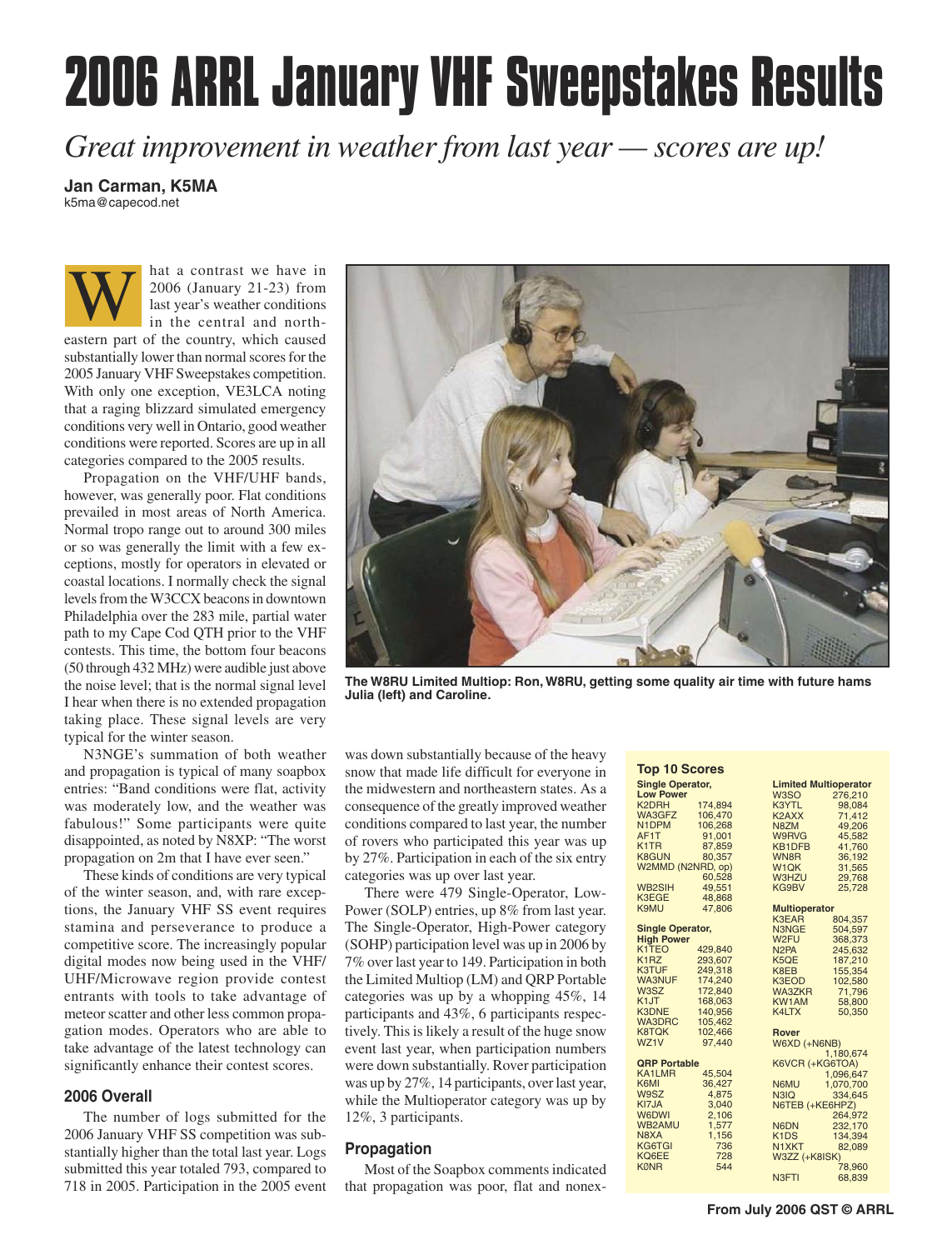#### **Affiliated Club Competition**

|                                                              | Score                  | Entries              |
|--------------------------------------------------------------|------------------------|----------------------|
| <b>Unlimited Category</b><br>Mt Airy VHF Radio Club          | 2,564,104              | 56                   |
|                                                              |                        |                      |
| <b>Medium Category</b>                                       |                        |                      |
| South Mountain Contest Club<br>Potomac Valley Radio Club     | 1,146,265<br>1,057,447 | 3<br>31              |
| North East Weak Signal Group                                 | 954,261                | 19                   |
| <b>Rochester VHF Group</b>                                   | 775,651                | 24                   |
| Downey ARC                                                   | 274,365                | 3                    |
| Society of Midwest Contesters<br><b>Contest Club Ontario</b> | 247,853                | 10<br>15             |
| <b>Badger Contesters</b>                                     | 223,984<br>208,348     | 19                   |
| Michigan VHF-UHF Society                                     | 203,697                | 8                    |
| Western States Weak Signal                                   | 182,577                | 16                   |
| Northern Lights Radio Society                                | 178,616                | 26                   |
| Pacific Northwest VHF Society<br>Yankee Clipper Contest Club | 156,060<br>147,786     | 22<br>8              |
| Murgas ARC                                                   | 123,180                | 3                    |
| Chippewa Valley VHF Contesters                               | 103,833                | 12                   |
| Northern California Contest                                  | 62,122                 | 11<br>$\overline{4}$ |
| <b>Mad River Radio Club</b><br>Six Meter Club of Chicago     | 53,149<br>29,865       | 11                   |
| <b>Tennessee Contest Group</b>                               | 22,911                 | 7                    |
| <b>Florida Contest Group</b>                                 | 22,678                 | 3                    |
| Carolina DX Assn                                             | 20,592                 | 3                    |
| Bergen ARA<br><b>West Park Radiops</b>                       | 18,856<br>4,832        | 5<br>3               |
| <b>Bears of Manchester</b>                                   | 3,513                  | $\overline{4}$       |
| Mobile Sixers Radio Club                                     | 2,608                  | 4                    |
| Minnesota Wireless Assn                                      | 341                    | 3                    |
| <b>Local Category</b>                                        |                        |                      |
| North Texas Microwave Society                                | 163,531                | 10                   |
| Roadrunners Microwave Group                                  | 148,212                | 5                    |
| Eastern Panhandle ARC<br>Delaware Valley VHF Society         | 131,475<br>60,029      | 5<br>5               |
| <b>Eastern Connecticut ARA</b>                               | 44,201                 | 3                    |
| Peconic Amateur Radio Club                                   | 13,703                 | 3                    |
| Dauberville DX Assn                                          | 11,689                 | 3                    |
| Medina 2 Meter Group<br>Raritan Bay Radio Amateurs           | 9,693<br>7,779         | $\overline{4}$<br>6  |
| 10-70 Repeater Assn                                          | 3,920                  | 7                    |
| <b>Meriden ARC</b>                                           | 3,742                  | 3                    |
| Ventura County Amateur Radio                                 | 2,320                  | 3                    |
| East Coast DX Assn                                           | 898                    | 3                    |

istent. AK4FL, for instance, indicated "no propagation...brute force only." K2SZ said "very flat band conditions and not much activity heard at the Jersey shore." In Texas, Ron, K5LLL, noted that "conditions were worse than I have ever seen for a January contest." KC4PX noted "worst propagation I have ever seen." There were some good moments during the weekend as noted by K1RZ, "Lots of activity around the region...very warm weather, but no unusual conditions until Sunday night on microwaves with several rain scatter QSOs." Propagation conditions summed up by Fred, WO2P, echoed the opinions of the great majority of Soapbox entries: "Beautiful weather; conditions were terrible on Saturday and only fair on Sunday. Activity/participation was generally down."

#### **The National Scene**

Scores in the North Central and Northeast regions were up significantly from last year because of the great improvement in weather conditions. Scores from the remainder of the country were up generally and helped substantially by rover participation.

#### **Single Operator**

Bob, K2DRH, operating from EN41 in Illinois, took the top spot in the SOLP competition for the sixth straight year. Bob's 174k score is up by 36% from his winning 2005 score. The greatly improved weather conditions this year certainly contributed not



Bob, KØNR, hiking the trail to the summit **of Mt Herman (DM79mb) for a Single-Op portable effort.**

only to Bob's score improvement, but acted to boost most scores. Second place in SOLP goes to Paul, WA3GFZ, operating from PA with 106k points, up 47% from his second place score last year. Fred, N1DPM, took the third spot this year with 106k points operating from Massachusetts, while Dale, AF1T, operating from New Hampshire took fourth place with 91k. Not far behind Dale was fifth place winner Ed, K1TR, with 87k points, also operating from New Hampshire.

In the SOHP category, Jeff, K1TEO, continues at the top position with 429k points, up 21% from his 2005 score. Jeff has now taken the top SOHP spot nine years in a row from his outstanding location in western Connecticut. Second place in SOHP was again taken by Dave, K1RZ, operating from FM19 in Maryland. Dave's 293k score is up a whopping 58% from his finish last year. Third place in the SOHP category goes to Phil, K3TUF, with 249k points. Phil managed to move up from his fourth place finish last year in this highly competitive category by more than doubling his score. Fourth place goes to Phil, WA3NUF, with 174k points, followed by Roger, W3SZ, in fifth place with 172k points.

In the QRP portable category, Chris, KA1LMR, took the top spot with 45,504 points from New Hampshire. He was followed closely by John, K6MI, with 36,427 points to take the second spot. W9SZ, KI7JA and W6DWI round out the top five QRP portable entrants.

#### **Multioperator**

The top Multi-multi spot goes to the South Mountain Contest Club station, K3EAR, with 804k points. Running 12 bands, K3EAR outdistanced their nearest competi-



**Since he lives in an antenna-restricted area of town, Ron, KL1PL, operated as a mobile from a hill above Anchorage — that's** 

tor, N3NGE, by 300k points. The Packrats station, N3NGE, turned in a 504k effort for second place Multiop station. Third place Multiop station W2FU, from the Rochester, New York area turned in a 368k point effort. Jeff's team beat their first place Multiop score from last year, but it wasn't enough to outdistance the two Multiop leaders this time around. N2PA took fourth place with 245k points, while K5QE in Texas took fifth place with 187k.

The limited Multioperator category winner is the Wopsononock Mountaintop Operators, W3SO, in western Pennsylvania with 276k points. This group was on the air for the full contest period except for the last hour when they were forced to leave their mountaintop location because of freezing rain. Second place limited multi goes to K3YTL with 98k points. K2AXX took third place with 71k points, while N8ZM took the fourth spot with 49k and W9RVG took fifth with 45k.

#### **Rover**

The team of Art, W6XD, and Wayne, N6NB, took the top spot in the Rover competition with a score of 1,180,674 points. Second place went to the team of K6VCR and KG6TOA with 1,096,647 points, with third place going to N6MU with 1,070,700 points. Fourth place went to N3IQ with 334k points with fifth place awarded to the team of N6TEB and KE6HPZ at 264k points. Art, W6XD, comments: "Contesting while mobile in motion crossing grid boundaries is an interesting and fun challenge. A highlight was having six 10-band rovers together at the Mojave convergence at one time. There was a lot of commotion on the microwave bands as we all worked each other — and everyone else available."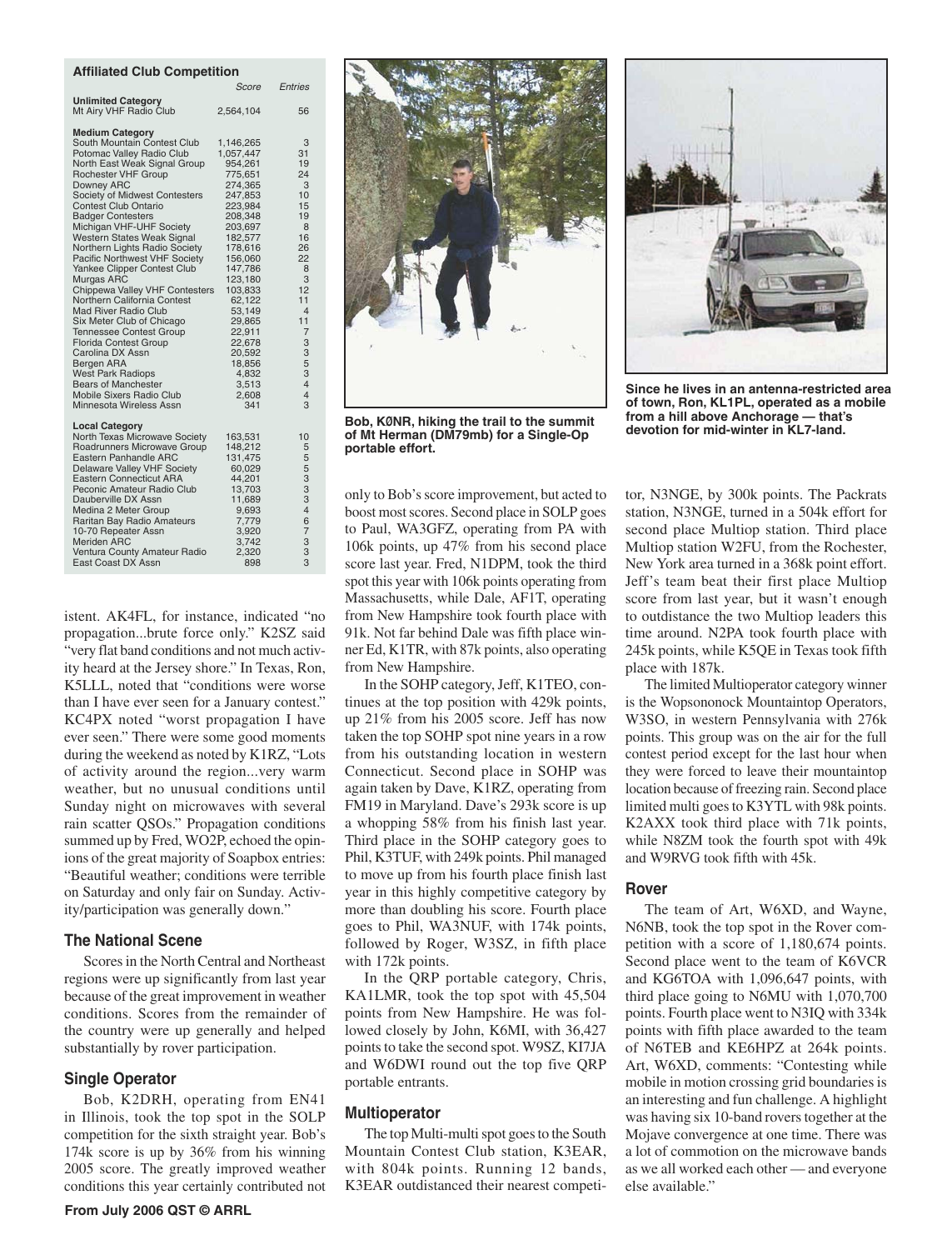#### **Regional Scores**

Table lists call signs, score and class (A = Single Op Low, B = Single Op High, Q = Single Op Portable, L = Limited Multi, M = Multi Multi, R = Rover).

| <b>Northeast Region</b><br>(New England, Hudson and<br><b>Atlantic Divisions; Maritime</b><br>and Quebec Sections) |                                                       |                                                                           | <b>Southeast Region</b><br>(Delta, Roanoke and<br><b>Southeastern Divisions)</b> |                                                        | <b>Central Region</b><br><b>(Central and Great Lakes</b><br><b>Divisions: Ontario Section)</b> |                                                                 | <b>Midwest Region</b><br>(Dakota, Midwest, Rocky<br><b>Mountain and West Gulf</b><br><b>Divisions; Manitoba and</b><br><b>Saskatchewan Sections)</b> |                                                                           | <b>West Coast Region</b><br>(Pacific, Northwestern and<br><b>Southwestern Divisions:</b><br>Alberta, British Columbia and<br><b>NWT Sections)</b> |                                                      |                                                                      |                                                                                |                                                       |                |
|--------------------------------------------------------------------------------------------------------------------|-------------------------------------------------------|---------------------------------------------------------------------------|----------------------------------------------------------------------------------|--------------------------------------------------------|------------------------------------------------------------------------------------------------|-----------------------------------------------------------------|------------------------------------------------------------------------------------------------------------------------------------------------------|---------------------------------------------------------------------------|---------------------------------------------------------------------------------------------------------------------------------------------------|------------------------------------------------------|----------------------------------------------------------------------|--------------------------------------------------------------------------------|-------------------------------------------------------|----------------|
| WA3GFZ<br>N1DPM<br>AF1T<br>K <sub>1</sub> TR<br>W2MMD (N2NRD, op)                                                  | 106,470 A<br>106.268<br>91.001<br>87,859<br>60,528 A  | $\overline{A}$<br>$\overline{A}$<br>$\overline{A}$                        | <b>K8GUN</b><br>W4SHG<br><b>WØAH</b><br>W3IP<br>K4FJW                            | 80.357 A<br>45.045<br>25.272 A<br>19,000 A<br>13,452 A | $\overline{A}$                                                                                 | K2DRH<br>K9MU<br>N9DG<br>K <sub>4</sub> TO<br><b>WA1MKE</b>     | 174,894<br>47.806<br>43,279<br>41.418<br>26,404                                                                                                      | $\overline{A}$<br>$\overline{A}$<br>A<br>$\overline{A}$<br>$\overline{A}$ | <b>NØKP</b><br>NØVZJ<br>WB5ZDP<br>NM <sub>5</sub> M<br>W6ZI                                                                                       | 42.032 A<br>24.375<br>15,336<br>12,578<br>8,370      | $\overline{A}$<br>$\overline{A}$<br>$\overline{A}$<br>$\overline{A}$ | KC6ZWT<br>W7GLF<br>KG6DHQ<br>NU <sub>6</sub> S<br><b>KN6VR</b>                 | 21.816 A<br>12,628 A<br>9,331 A<br>6,300 A<br>6.142 A |                |
| K <sub>1</sub> TEO<br>K <sub>1</sub> RZ<br><b>K3TUF</b><br><b>WA3NUF</b><br>W <sub>3</sub> SZ                      | 429.840<br>293.607<br>249,318<br>174,240<br>172,840   | B<br>B<br>B<br>B<br>B                                                     | K <sub>4</sub> QI<br>W4WA<br>W4ZRZ<br>K4XR<br>KE2N                               | 78,657<br>77,965<br>68,320<br>51.181<br>45,298         | B<br>B<br>B<br>B<br>B                                                                          | <b>K8TQK</b><br>VE3AX<br>K8MD<br>WA8RJF<br>KB8U                 | 102.466<br>91.959<br>77,694<br>56,880<br>56,826                                                                                                      | B<br>B<br>B<br>B<br>B                                                     | K9MK<br><b>W5LUA</b><br>W3XO<br>K5VH<br>K5LLL                                                                                                     | 49.113<br>33,361<br>28,645<br>27,132<br>25,670       | B<br>B<br>B<br>B<br>B                                                | KG6IYN<br>N7EPD<br>K6TSK<br>K7YO<br><b>WA6KLK</b>                              | 39,760 B<br>30.743<br>19,380<br>19,195<br>14,280 B    | B<br>B<br>B    |
| <b>KA1LMR</b><br>WB2AMU<br>N3TEP<br><b>KC2JRQ</b><br>N <sub>1</sub> Z <sub>G</sub> Y                               | 45.504<br>1.577<br>160<br>108<br>45                   | $\Omega$<br>$\Omega$<br>Q<br>$\Omega$<br>$\Omega$                         | KZ1AMY                                                                           | $\mathbf{1}$                                           | $\mathsf Q$                                                                                    | W9SZ<br>N8XA<br><b>KC9FVW</b>                                   | 4.875<br>1,156<br>15                                                                                                                                 | $\Omega$<br>$\Omega$<br>$\Omega$                                          | <b>KØNR</b><br><b>NUØC</b>                                                                                                                        | 544<br>36                                            | $\Omega$<br>$\Omega$                                                 | K6MI<br>KI7JA<br><b>W6DWI</b><br>KG6TGI<br>KQ6EE                               | 36,427 Q<br>$3,040$ Q<br>$2,106$ Q<br>736 Q<br>728 Q  |                |
| W <sub>3</sub> SO<br>K3YTL<br>K <sub>2</sub> AXX<br><b>KB1DFB</b><br>W <sub>1</sub> QK                             | 276,210<br>98.084<br>71,412<br>41.760<br>31,565       | L<br>L<br>L<br>L<br>L                                                     | KG4LEV<br>N4DXY<br>K4NGA<br>N <sub>4</sub> ARR<br><b>KØXXX</b>                   | 14.535<br>8.344<br>7.854<br>2.886<br>1,470             | $\mathsf{L}$<br>-L<br>L<br>L<br><b>L</b>                                                       | N8ZM<br>W9RVG<br>WN8R<br>KG9BV<br>N9TF                          | 49.206<br>45.582<br>36,192<br>25.728<br>13.986                                                                                                       | $\mathsf{L}$<br>L.<br>L<br>L<br>L                                         | K5ETX<br><b>WØETV</b><br><b>NØUNL</b><br>N <sub>1</sub> SZ                                                                                        | 3.795<br>1,595<br>1,098<br>$\overline{4}$            | L<br>L<br>L<br><b>L</b>                                              | W6SN<br>K6UCI<br>K7XC<br><b>VE7HPS</b>                                         | 8.439<br>6.375<br>2,697<br>217 L                      | L<br>L<br>L    |
| <b>K3EAR</b><br>N3NGE<br>W <sub>2FU</sub><br>N <sub>2</sub> PA<br>K3EOD                                            | 804,357<br>504.597 M<br>368,373<br>245,632<br>102,580 | M<br>M<br>M<br>M                                                          | K4LTX<br>AG4V<br>N4JQQ                                                           | 50.350<br>21.988<br>11,960 M                           | M<br>- M                                                                                       | K8EB<br><b>N8KOL</b><br>N <sub>2</sub> BJ<br>WC8VOA<br>AB8LB    | 155,354<br>44.304<br>27.141<br>3,105<br>189                                                                                                          | M<br>M<br>M<br>M<br>M                                                     | K5QE<br><b>KBØHH</b><br>W5LCC                                                                                                                     | 187,210 M<br>25,192 M<br>3,132 M                     |                                                                      | N6KN<br>W6YX<br>KG6ONE<br><b>KQ6NO</b>                                         | 26,509 M<br>7,260 M<br>3.600 M<br>1,984 M             |                |
| N3IQ<br>K <sub>1</sub> D <sub>S</sub><br>N <sub>1</sub> XKT<br>W3ZZ (+K8ISK)<br>N3FTI                              | 334.645<br>134.394<br>82.089<br>78,960<br>68,839      | $\overline{R}$<br>$\overline{R}$<br>R<br>$\overline{R}$<br>$\overline{R}$ | AF4OD<br>N4FLM<br>W <sub>4</sub> T <sub>XS</sub><br>K4AL<br>WC4J                 | 44.840<br>22,320<br>14,357<br>8,477<br>5,481           | $\overline{R}$<br>$\overline{R}$<br>$\overline{R}$<br>$\overline{R}$<br>$\overline{R}$         | <b>VE3OIL</b><br>WB8BZK<br>K9JK<br>VE3VZ<br>VE3WCC (VA3NFA, op) | 34.272<br>19.796<br>10.582<br>7.163<br>2.320                                                                                                         | $\overline{R}$<br>R <sub>1</sub><br>$\mathsf{R}$<br><b>R</b><br>R         | <b>N5AC (+W5TX)</b><br>WDØACD (+K5FOG)<br>ND2X (+NX1N)<br>KD5SHM<br>$W5TV (+AE5P)$                                                                | 45,804 R<br>34,293 R<br>32,472<br>26.334<br>22,100 R | R<br>$\overline{R}$                                                  | W6XD (+N6NB) 1,180,674 R<br>K6VCR (+KG6TOA)<br>N6MU<br>N6TEB (+KE6HPZ)<br>N6DN | 1,096,647 R<br>1,070,700 R<br>264,972 R<br>232,170    | $\overline{R}$ |

#### **Regional Highlights**

Weather was not generally an issue this year as it has been in past years, notably 2005 when the north central and northeastern states and most of southeastern Canada were blanketed with heavy snowfall. Scores are higher this year than last for the most part, except for the three Rover records set last year by N6NB, N6ZZ and N6MU. Detailed ARRL Division scores can be found on the Web report at **www. arrl.org/contests/results**.

#### **Northeast**

Participation was definitely up in the Northeast this year compared to last year. The weather conditions were generally excellent, which encouraged rover activity. In addition to the top scores already mentioned, Jim, N2NRD, operating W2MMD took the seventh position, followed by Bill, WB2SIH, and Bill, K3EGE, at the eighth and ninth positions nationally in the SOLP category. High Power participants Joe, K1JT; Ed, K3DNE;Ed, WA3DRC, and Ron, WZ1V, took the sixth, seventh, eighth and tenth positions nationally.

In the Limited Multioperator section, the top three stations are in the Northeast region. Kim, KB1DFB, took the sixth spot with 41k points. Dan, W1QK, and W3HZU, the Keystone VHF Club from Pennsylvania, took the eighth and ninth positions with 31k and 29k points, respectively. Multioperator entrants K3EOD, WA3ZKR and KW1AM

took the seventh, eighth and ninth positions nationally. While four of the top five national Rover scores were all produced in California, the seventh through tenth positions were produced by stations in Pennsylvania and Maryland: K1DS, Richard in the seventh spot with 134k; Leon, N1XKT, from PA in the eighth position with 82k; W3ZZ in Maryland operating with Terrence, K8ISK, with 78k in ninth position, and Steven, N3FTI, from Pennsylvania in tenth position with 68k points.

#### Southeast

Almost doubling his score from last year, SOLP leader Dan, K8GUN, tops the list with 80k points from his 6-band effort in FM09. Second place goes to Steve, W4SHG, with 45k from seven bands. Rounding out the top five SOLP scores are WØAH with 25k, W3IP with 19k and K4FJW with 13k points. The top five SOHP scores cover a relatively narrow scoring range beginning with Howard, K4QI, at the top with 78k points from his five-band effort. Following closely behind is Charles, W4WA, at 77k; Jim, W4ZRZ at 68k; Zolie, K4XR, at 51k, and Ken, KE2N, at 45k. The Limited Multioperator category was led by KG4LEV with 14k points, while the top Multioperator station was K4LTX at 50k. The top five Rover entries included Bill, AF4OD, at 44k; Charles, N4FLM, at 22k; David, W4TXS, at 14k, and finishing with Mike, K4AL, 8k, and Jack, WC4J, 5k.

#### **Central**

Once again, Bob, K2DRH, topped the Low-Power list nationally with 174k points from his centrally located Illinois QTH. Rounding out the top five Low-Power Central region entries are Justin, K9MU at 47k; Duane, N9DG, 43k; John, K4TO, 41k, and David, WA1MKE, 26k. The top High-Power score was made by Glenn, K8TQK, with 102k points, followed by Peter, VE3AX, at 91k; Mark, K8MD, with 77k; Anthony, WA8RJF, with 56k, and Russ, KB8U, at 56k. The top Limited Multi effort was turned in by N8ZM with 49k, followed by W9RVG at 45k points. The top Multiop score was produced by the K8EB team with 155k points, followed by N8KOL at 44k. Because of favorable weather, Rover activity was substantially better this year than last. Russ, VE3OIL, took the top spot with 34k, followed by Mike, WB8BZK, at 19k and John, K9JK, at 10k.

#### Midwest

Repeating his first place, Low-Power position is Dave, NØXP, with 42k points, his third first place win in a row. Vince, NØVZJ, placed second with 24k points, followed by WB5ZDP at 15k, NM5M with 12k and W6ZI at 8k. In the High-Power category, Mike, K9MK, took the top spot with a 49k score, followed by Al, W5LUA, at 33k, Bill, W3XO, with 28k, Tom, K5VH, 27k and Ron, K5LLL, at 25k. The top LM score was posted by John, K5ETX, with 3.7k points. K5QE led